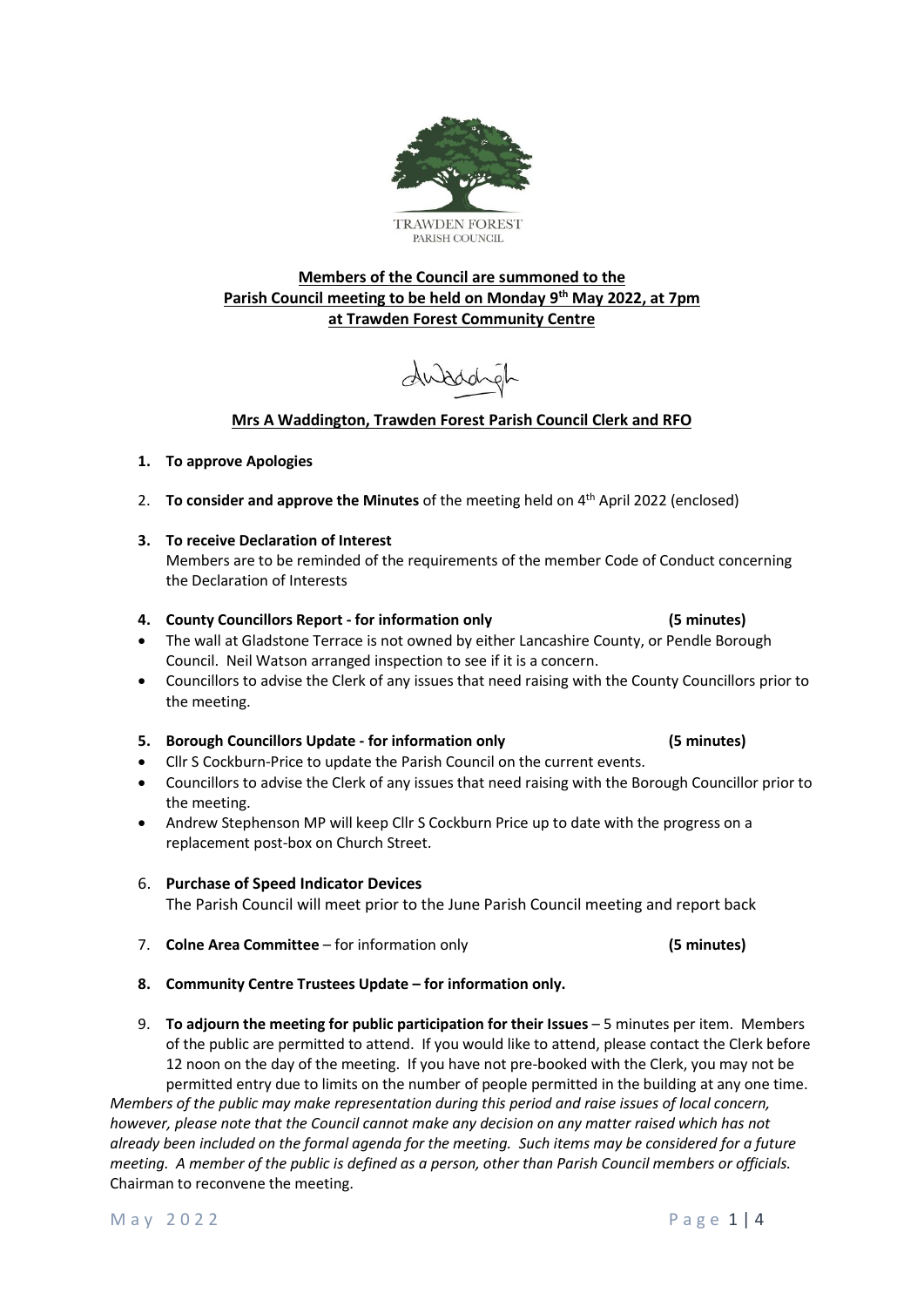# **10. Parish Council Vacancy (5 minutes)**

There has been one applicant for the vacancy for Trawden. This person has been invited to the meeting and Councillors must consider their application.

## 11. **Trawden in Bloom**. **(7 minutes)**

- Councillors to note the attached minutes from the last meeting held by the group.
- Councillors to consider a request from the group to view the open garden at Dent Hall at a cost of £5 per person, approx. 15 interested in attending.
- The Clerk has found the attached First Aid kit. Councillors to consider whether this should be purchased for the group.
- The Clerk has received confirmation for 6 additional sponsors for the planters on the wall at Skipton Road. Two people have advised they will not be renewing their sponsorship, so 4 boxes need to be purchased. Councillors to consider purchasing these and then creating a waiting list for future years. Councillors to consider the Clerks suggestion that no further new sponsorship is taken unless one sponsor does not renew.
- Councillors to consider the attached report from Cllr Crompton, to supply a new Summer House for the Peace Garden.

## **12. Lengthsman (3 minutes)**

The Lengthsman has carried out the painting jobs as requested from the Grot Spot walk.

### 13. **Allotments and Garages**. **(8 minutes)**

- Councillors to consider the attached correspondence from Karen Pugh regarding allotments and garages.
- Councillors to consider the options for the 2 problem sites to be discussed by Cllr D Storey.
- **14. Potential Defibrillator at Recreation Ground and at Cockhill Club (5 minutes)** Councillors to consider the attached report for supplying 2 defibrillators at the above locations.

### **15. Queen's Green Canopy Plaque (5 minutes)**

Councillors to consider the attached report from the Clerk.

### **16. Bus service (5 minutes)**

The Clerk has received numerous complaints regarding the poor bus service that Trawden is receiving. She has queried the missing buses with the bus company, to be told that they are short of drivers and that customers should use the phone app to keep up to date with the cancellations. Children are arriving at school late due to their bus not arriving. Councillors to consider whether any intervention is required.

### 17. **Clerks update (3 minutes)**

• Councillors to consider the Clerks working arrangements, and whether the purchase of a division screen would alleviate interruptions - report attached. Improvements have been noted since the Clerks Easter break.

### **18. Grot Spot Walk (5 minutes)**

- Councillors to note the progress on the attached list and decide on actions suggested as highlighted in yellow.
- Councillors to decide when the Grot Spot Walk for Wycoller should take place.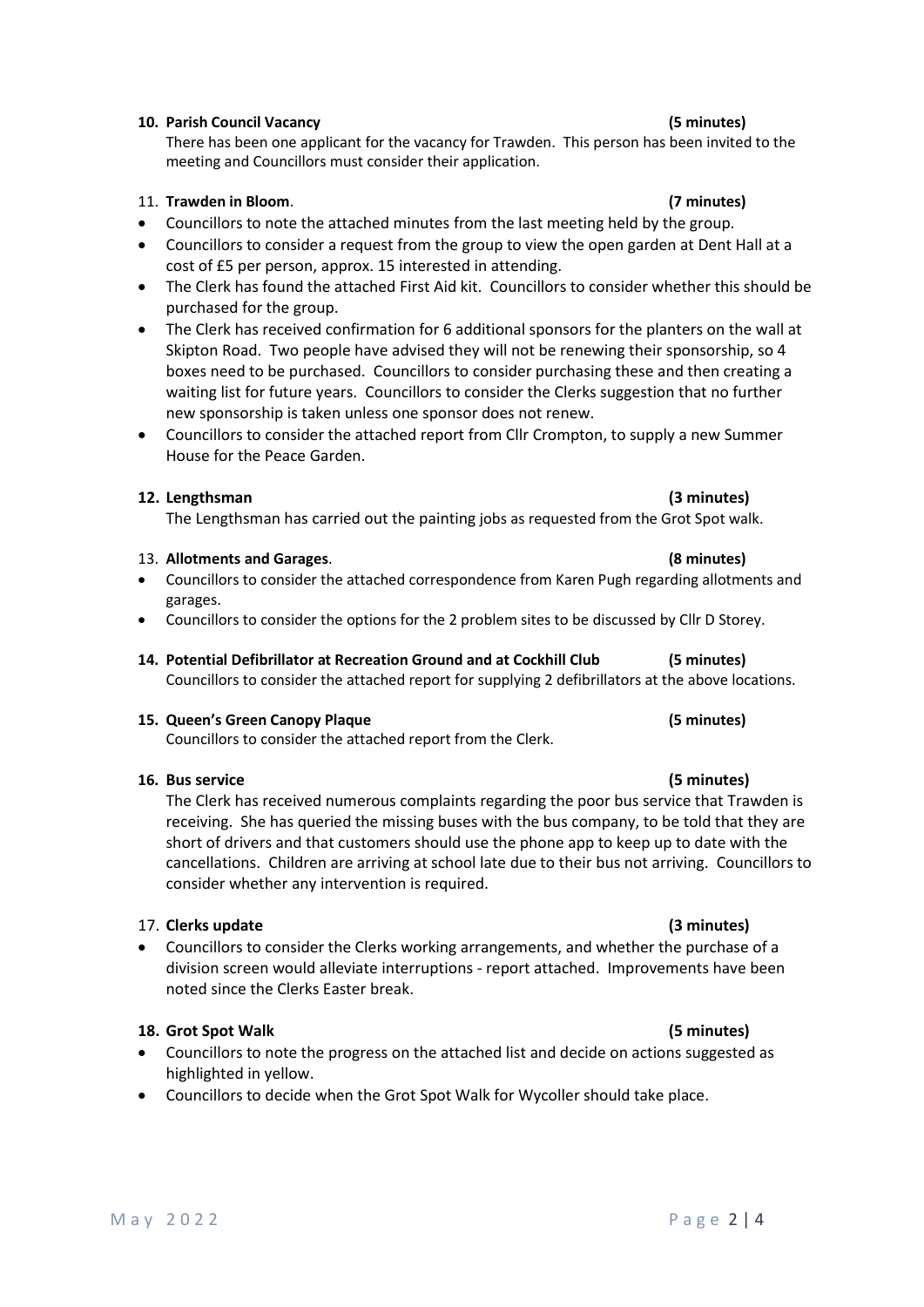# **19. Policies (5 minutes)**

Councillors to consider the re-adoption of the Risk Management Policy Statement, Risk Management Register, Health and Safety, and re-presented Financial Regulations Policies required by the Parish Council.

## **20. Poetry Garden (5 minutes)**

Councillors to consider the attached poems for display in the Poetry Garden for the Queen's Platinum Jubilee.

# **21. Road to the rear of Cotton Tree Lane (3 minutes)**

Cllr's Hodgson and Storey to update members on the progress.

### **22. Tram Track Access (5 minutes)**

The Clerk has responded to the Solicitor from the decision at the last meeting, and Mr & Mrs Harper should have received a letter.

# **23. Trawden named as the best place to live in the North West (3 minutes)**

Councillors to consider purchasing plaques to acknowledge the title given by the Sunday Times.

### **24. Parking issues at Cotton Tree (5 minutes)**

Councillors to decide on a way forward for the continued parking issues at Cotton Tree.

### **25. Cyclists Speed on Tram Tracks (5 minutes)**

2 Residents have raised their concerns about the speed of cyclists travelling down the Tram Tracks. Councillors to consider any measures that could be put in place.

### **26. Lanehouse Lane Playground (3 minutes)**

Councillors to consider costing for the repair of the bearings on the roundabout on the playground.

27. **Planning Applications**: 2 applications have been responded to; see attached.

Notification of an appeal. Planning Appeal: Hollin Hall Barn Hollin Hall Trawden. Proposed Development: Full: Demolition of conservatory, erection of two storey rear extension and loft conversion (Re-Submission). Planning Inspectorate Ref: APP/E2340/D/22/3296497 Local Authority Appeal Ref: 22/0009/AP/REFUSE Planning Application Ref: 22/0086/HHO. The Council is not permitted to sending any comments to the Secretary of State, due to new regulations for HHO appeals.

Application 22/0151/FUL – Erection of single storey side extension and change of use of land from agricultural to domestic. At: 13 Back Lane, Trawden

APPLICATION: 22/0251/HHO PROPOSAL: Full: Erection of first floor extension. AT: The Oaks Bungalow, Hollin Hall Trawden

APPLICATION: 22/0256/FUL PROPOSAL: Full: Change of use of land from equestrian to domestic garden, demolition of existing timber stable block and erections of single storey timber annexe accommodation. AT: 1 Far Wanless Barn Hollin Hall Trawden APPLICATION: 22/0250/FUL PROPOSAL: Full: Re-cladding of stable block. AT: The Oaks Bungalow Hollin Hall Trawden

### **28. Correspondence**

• Notification received that Burnley Borough Council have adopted 2 new Supplementary Planning Documents. They are The Local List and Houses in Multiple Occupation and Small Flats.